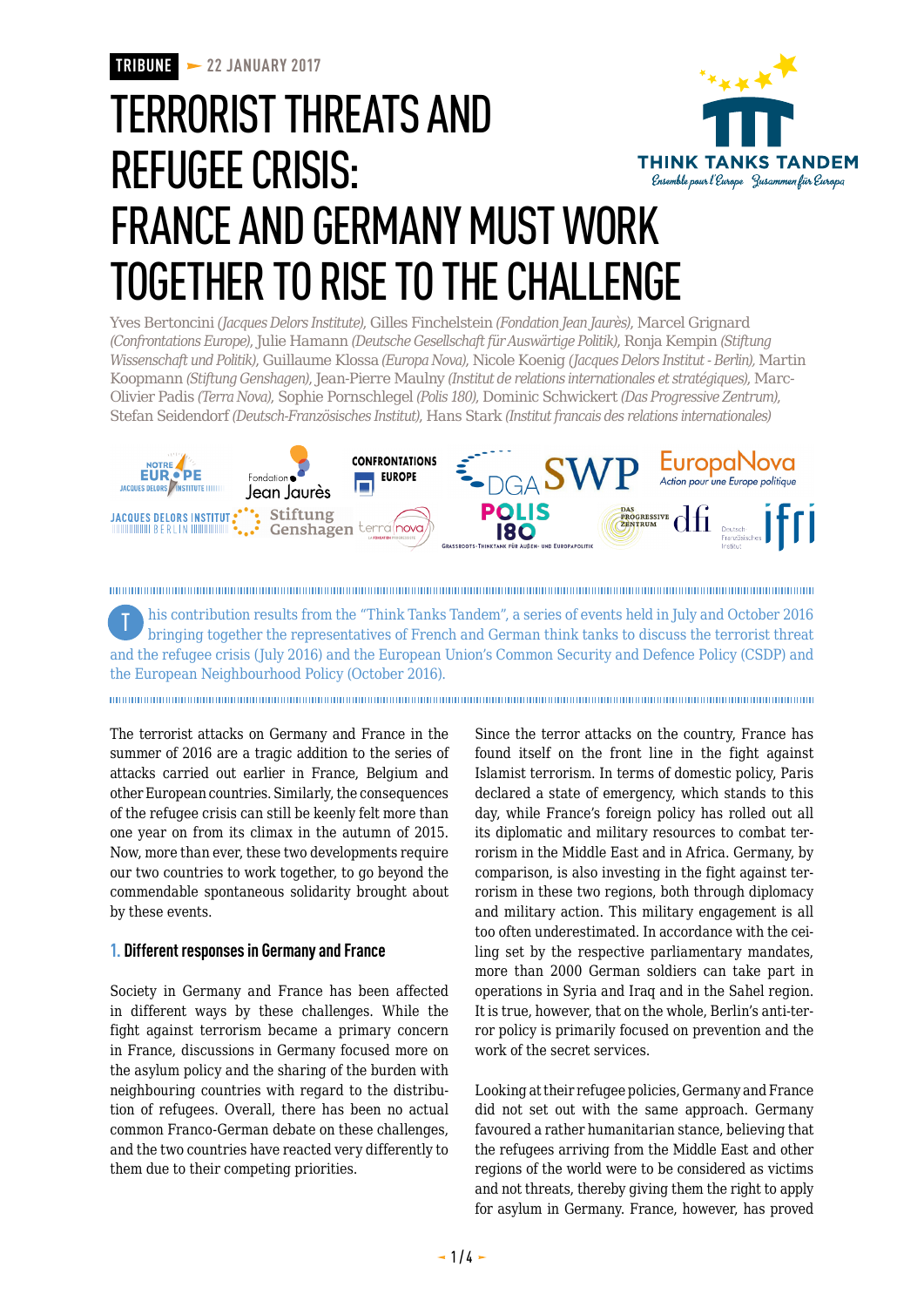TERRORIST THREATS AND REFUGEE CRISIS: FRANCE AND GERMANY MUsT WORK TOGETHER TO RISE TO THE CHALLENGE

to be less open due to its economic, social and political situation. The French authorities even implied that it would be imprudent to welcome the flows of refugees "with open arms", believing that part of this influx would include many economic migrants and a few potential terrorists.

Since the extension of the refugee settlement plan in France and the terrorist attacks in Germany, public debate has ultimately converged. Conditions are now in place for heightened cooperation between the two governments on these issues. We wish to provide a contribution through the following proposals drafted in tandem.

#### **2. Proposals for a common Franco-German policy**

In order to combat terrorism, we suggest that Germany and France should draw up a common initiative based on closer cooperation in terms of both domestic and foreign policy. As regards domestic policy, the only way to stop terrorists in France and Germany is, first of all, to strengthen cooperation between police and security units, the secret services and judicial authorities in both countries. Secondly, such an initiative must consider the borders of the Schengen Area, for which, acting on a proposal put forward at the end of 2015 by the European Commission, a European Border and Coast Guard was created in October 2016, thanks to key Franco-German support. Thirdly, Germany and France must further their joint discussions in order to find social and political responses to Islamist radicalisation within our societies. Faced with the same challenges but acting within considerably different political and administrative frameworks, our two countries have much to learn from one another in the fields of prevention, deradicalisation and integration, and also with regard to the profiles and courses taken by the perpetrators of the recent terror attacks.

As regards foreign policy, a Franco-German initiative must focus on Syria, Iraq, Libya and the Sahel region in order to combat ISIS and its metastases. Such an initiative can only be successful via operations in these countries. To achieve this, Germany would have to step up its military involvement in the future for our two countries to be able to take action more effectively in our immediate neighbourhood. It goes without saying that such involvement requires an international mandate and is placed under parliamentary supervision in order to ensure the legitimacy of all interventions.

In terms of the refugee crisis, the way the situation has developed since the autumn of 2015 has created the conditions for increased convergence between our two countries. The flow of refugees from the Middle East through Turkey and Greece has been considerably slowed in comparison to 2015 by means of a series of preventive measures (stricter checks at the EU's external borders, hotspots in Greece and in Italy, the creation of the European Border and Coast Guard, the EU-Turkey agreement). Similarly, the integration of the refugees who arrived in Germany and France is showing encouraging results, despite concerns raised by a portion of public opinion. It is now up to France in particular to express more solidarity with Germany, and with other more open countries, by welcoming several tens of thousands of refugees, which poses no threat to the economy, security or identity of such a large country.

#### **3. A coordinated European approach**

In addition to a heightened coordination of bilateral cooperation, we are calling on France and Germany to work together to improve the European instruments designed to combat terrorism and to meet the refugee challenge. Given the complex nature of these issues, only a coordinated European approach can guarantee the long-term success of these efforts.

An improvement of the European Union's ability to take action under a security and defence policy is fundamental. On the basis of the Franco-German initiative to step up the CSDP<sup>1</sup> launched in September 2016, Berlin and Paris must undertake efforts to ensure that the EU adopts measures that will bring about discernible progress in this area. More generally, Germany and France must work to strengthen the CSDP further, in particular against the backdrop of Brexit and the unpredictability of the new Trump administration's foreign policy. In the medium term, discussions could focus on improving the efficiency of the permanent structured cooperation (PSC), but also on a common defence budget. There is also scope to improve further the cooperation between the military and civilian elements of European crisis management, as the current complex crises can only be resolved through an interaction between all available instruments.

Given that the terrorism issue and the refugee challenge both stem from Europe's immediate neighbourhood, Germany and France must work to ensure that the European Neighbourhood Policy (ENP), which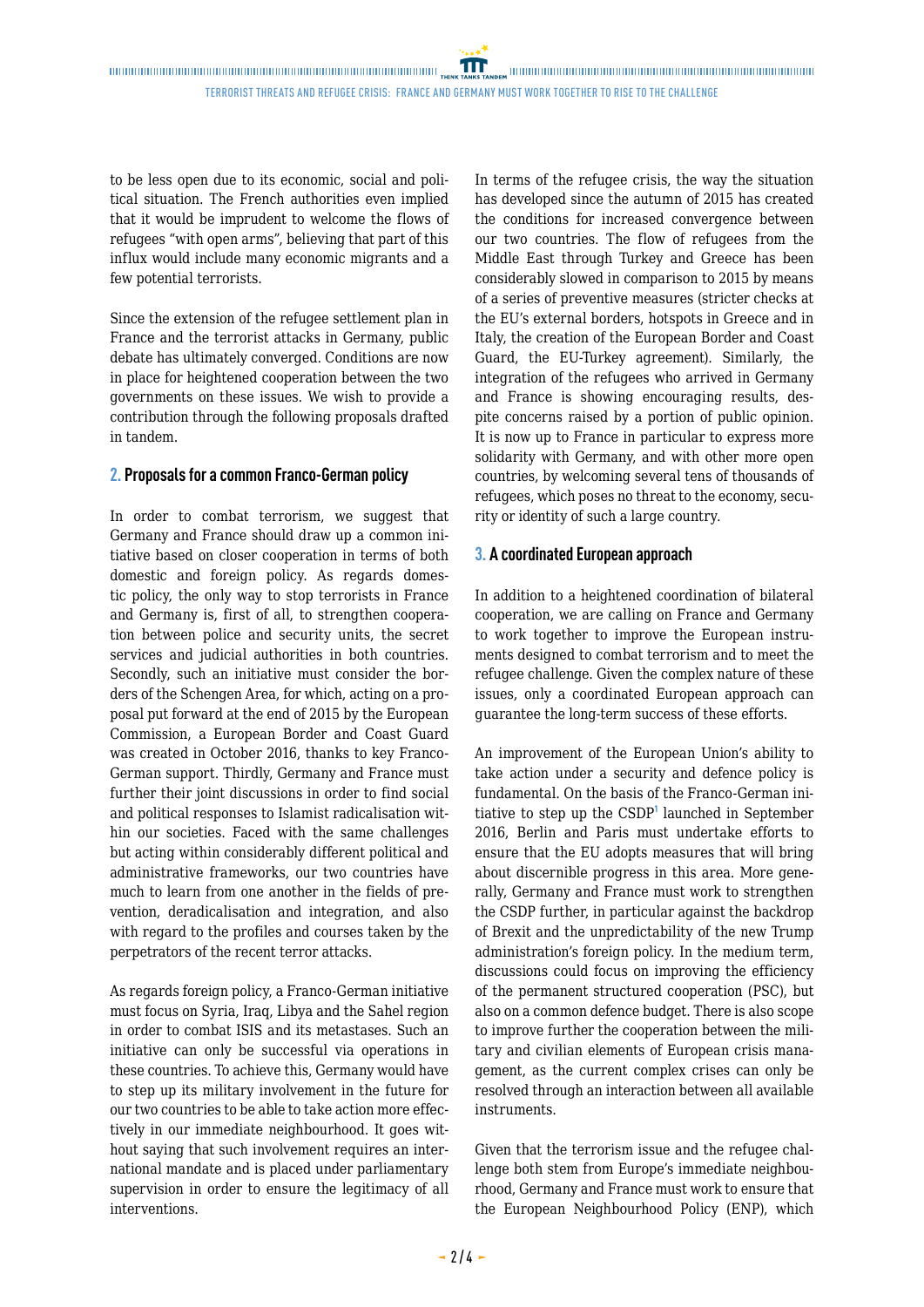was reformed in November 2015, is successfully implemented and subject to continuous improvement. In particular, the ENP, which was originally designed by the Commission, must be made more "political". Berlin and Paris can take a leading role in this respect. Furthermore, it could be beneficial to reconsider and update the ENP. The former geographical distribution which created a policy for the Eastern Neighbours and another for Southern Neighbours is now broadly obsolete. A redistribution of ENP partner countries could imply the creation of smaller regional groups and could be carried out in line with the current political situation, in order to counteract the conventional "single principle" approach. Moreover, France and Germany could agree on a position to be adopted in response to authoritarian regimes in some of Europe's neighbouring countries. In practical terms, the ENP reform of 2015 has resulted in a paradigm shift from a policy based on democratic transition to a policy favouring stability, which has considerably bolstered the position of some regimes which are resisting change.

\*\*\*

The challenges of terrorism and the refugee crisis are so important that they could be a pressure test for Franco-German relations, on both government and citizen levels, particularly if populist and anti-European players in both countries succeed in arousing the instinct to become more inward-looking, by exploiting these issues for domestic policy. The need to work closely is therefore clear, now more than ever. If our two countries take a step towards each other, the cooperation to meet these challenges could not only consolidate Franco-German relations, but could also foster cohesion in the European Union as a whole.